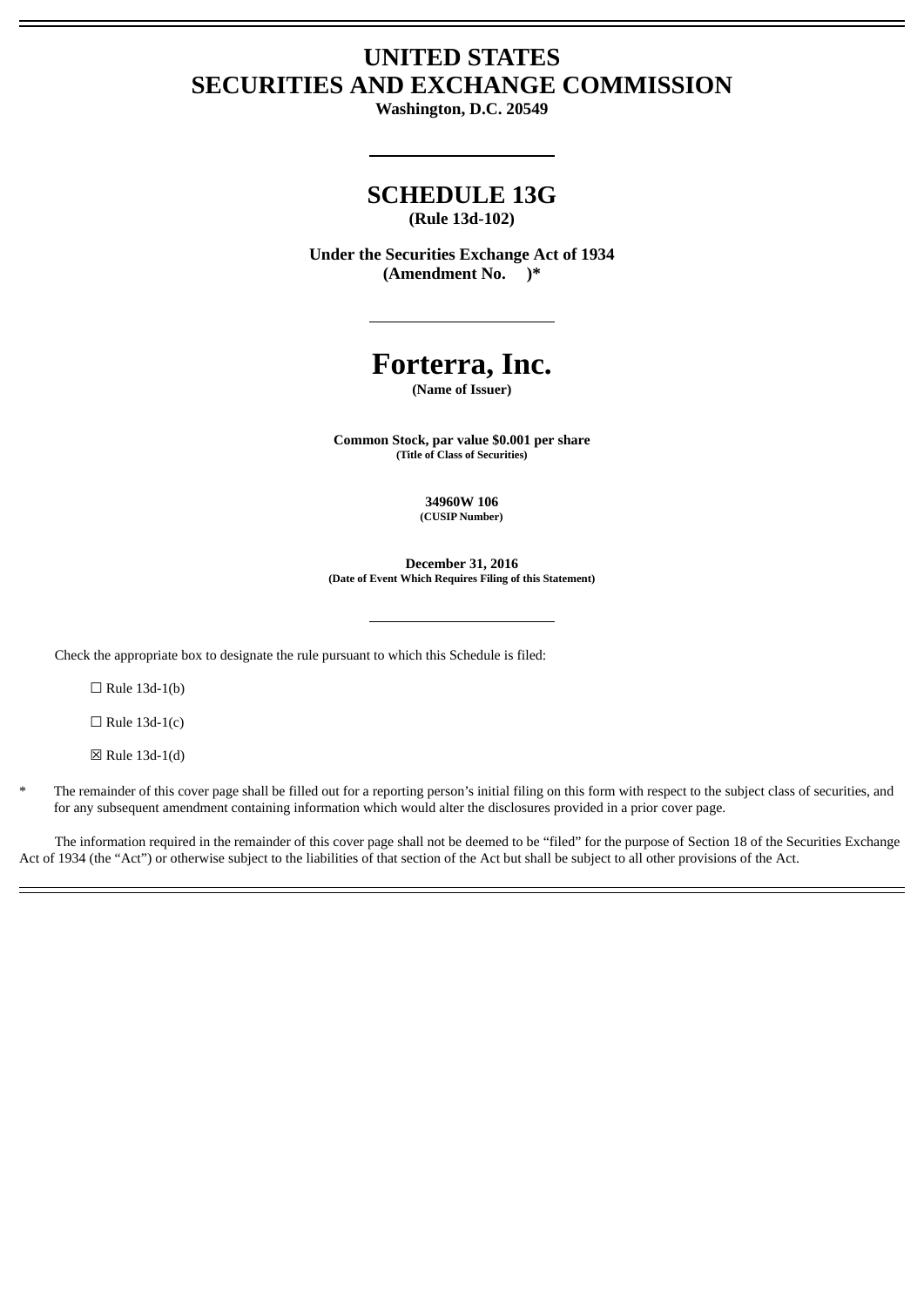| CUSIP No. 34960W 106 |  |  |
|----------------------|--|--|
|----------------------|--|--|

|                                        | CUSIP No. 34960W 106                                                                                                |    |                                                                            | Page 1 of 7 |
|----------------------------------------|---------------------------------------------------------------------------------------------------------------------|----|----------------------------------------------------------------------------|-------------|
| 1.                                     | NAMES OF REPORTING PERSONS                                                                                          |    |                                                                            |             |
|                                        |                                                                                                                     |    |                                                                            |             |
| 2.                                     | Forterra US Holdings, LLC, a Delaware limited liability company<br>CHECK THE APPROPRIATE BOX IF A MEMBER OF A GROUP |    |                                                                            |             |
|                                        | (b) $\Box$<br>(a) $\Box$                                                                                            |    |                                                                            |             |
| 3.                                     |                                                                                                                     |    |                                                                            |             |
|                                        | <b>SEC USE ONLY</b>                                                                                                 |    |                                                                            |             |
| 4.                                     |                                                                                                                     |    | CITIZENSHIP OR PLACE OF ORGANIZATION                                       |             |
|                                        | Delaware                                                                                                            |    |                                                                            |             |
|                                        |                                                                                                                     | 5. | <b>SOLE VOTING POWER</b>                                                   |             |
|                                        |                                                                                                                     |    |                                                                            |             |
|                                        | <b>NUMBER OF</b>                                                                                                    |    | $\boldsymbol{0}$                                                           |             |
|                                        | 6.<br><b>SHARES</b>                                                                                                 |    | <b>SHARED VOTING POWER</b>                                                 |             |
| <b>BENEFICIALLY</b><br><b>OWNED BY</b> |                                                                                                                     |    | 45,107,250                                                                 |             |
|                                        | <b>EACH</b>                                                                                                         |    | <b>SOLE DISPOSITIVE POWER</b>                                              |             |
|                                        | <b>REPORTING</b><br><b>PERSON</b>                                                                                   |    | 0                                                                          |             |
|                                        | WITH:<br>8.                                                                                                         |    | SHARED DISPOSITIVE POWER                                                   |             |
|                                        |                                                                                                                     |    |                                                                            |             |
| 9.                                     |                                                                                                                     |    | 45,107,250<br>AGGREGATE AMOUNT BENEFICIALLY OWNED BY EACH REPORTING PERSON |             |
|                                        |                                                                                                                     |    |                                                                            |             |
|                                        | 45,107,250                                                                                                          |    |                                                                            |             |
| 10.                                    | CHECK IF THE AGGREGATE AMOUNT IN ROW (9) EXCLUDES CERTAIN SHARES $\square$                                          |    |                                                                            |             |
| 11.                                    | PERCENT OF CLASS REPRESENTED BY AMOUNT IN ROW 9                                                                     |    |                                                                            |             |
|                                        | 70.6%1                                                                                                              |    |                                                                            |             |
| $\overline{12}$ .                      |                                                                                                                     |    | TYPE OF REPORTING PERSON                                                   |             |
|                                        | 00                                                                                                                  |    |                                                                            |             |
|                                        |                                                                                                                     |    |                                                                            |             |

1 Based upon 63,926,374 shares of common stock, par value \$0.001 per share ("Common Stock"), of Forterra, Inc. (the "Issuer"), outstanding as of November 11, 2016, as reported in the Issuer's Quarterly Report on Form 10-Q for quarter ended September 30, 2016 and filed with the Securities and Exchange Commission (the "SEC") on November 15, 2016 (the "2016 Q3 10-Q").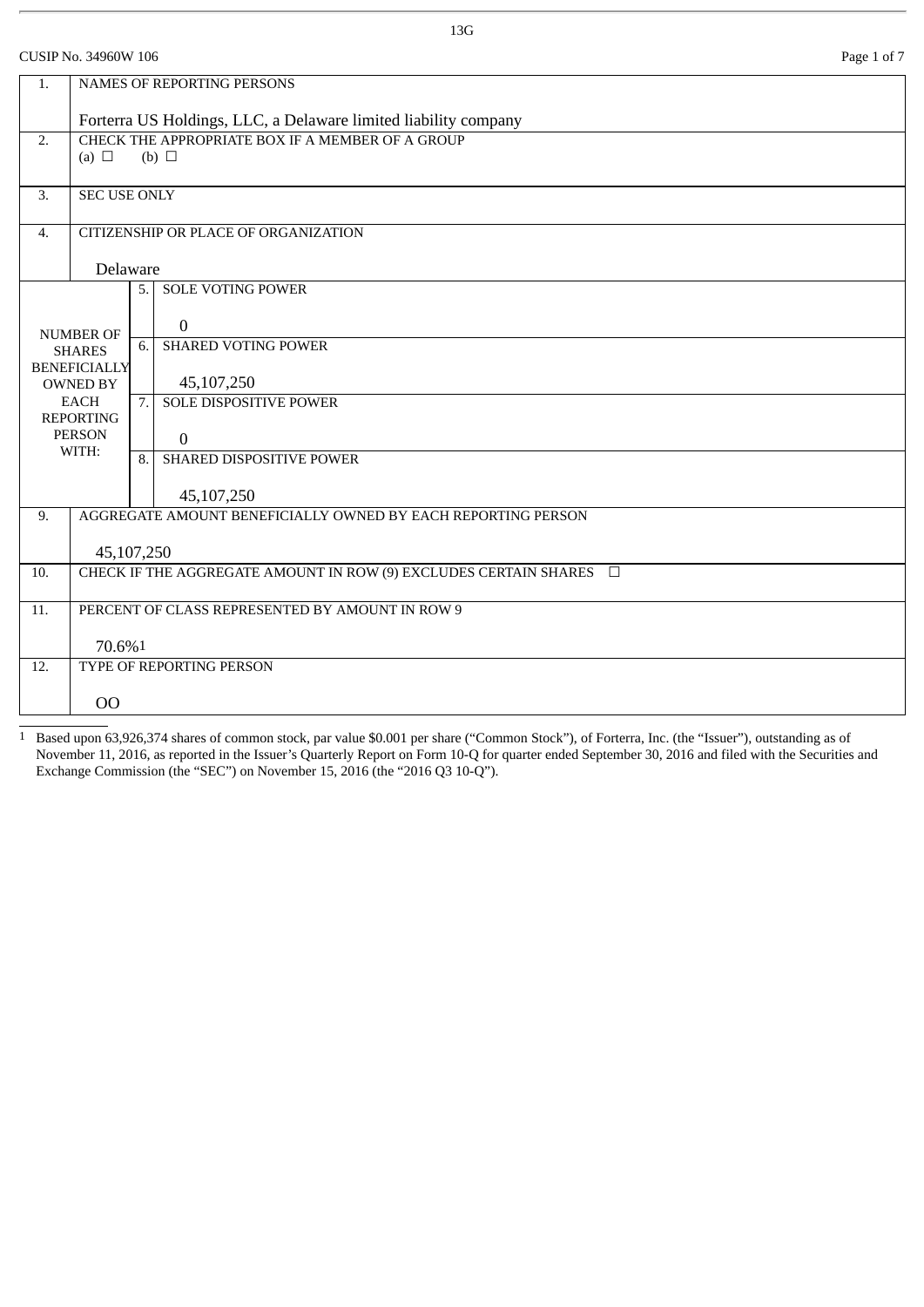|                                   | CUSIP No. 34960W 106                                                    |                  |                                                 | Page 2 of 7 |
|-----------------------------------|-------------------------------------------------------------------------|------------------|-------------------------------------------------|-------------|
| 1.                                | NAMES OF REPORTING PERSONS                                              |                  |                                                 |             |
|                                   | John P. Grayken                                                         |                  |                                                 |             |
| 2.                                | CHECK THE APPROPRIATE BOX IF A MEMBER OF A GROUP                        |                  |                                                 |             |
|                                   | (a) $\Box$<br>(b) $\Box$                                                |                  |                                                 |             |
| 3.                                | <b>SEC USE ONLY</b>                                                     |                  |                                                 |             |
|                                   |                                                                         |                  |                                                 |             |
| $\overline{4}$ .                  |                                                                         |                  | <b>CITIZENSHIP OR PLACE OF ORGANIZATION</b>     |             |
|                                   | Ireland                                                                 |                  |                                                 |             |
|                                   |                                                                         | 5.               | <b>SOLE VOTING POWER</b>                        |             |
|                                   |                                                                         |                  | $\Omega$                                        |             |
| <b>NUMBER OF</b><br><b>SHARES</b> |                                                                         | 6.               | <b>SHARED VOTING POWER</b>                      |             |
| <b>BENEFICIALLY</b>               |                                                                         |                  |                                                 |             |
| <b>OWNED BY</b><br><b>EACH</b>    |                                                                         | $\overline{7}$ . | 45,107,250<br><b>SOLE DISPOSITIVE POWER</b>     |             |
| <b>REPORTING</b>                  |                                                                         |                  |                                                 |             |
|                                   | <b>PERSON</b><br>WITH:                                                  |                  | $\overline{0}$                                  |             |
|                                   |                                                                         | 8.               | SHARED DISPOSITIVE POWER                        |             |
|                                   |                                                                         |                  | 45,107,250                                      |             |
| 9.                                | AGGREGATE AMOUNT BENEFICIALLY OWNED BY EACH REPORTING PERSON            |                  |                                                 |             |
|                                   | 45,107,250                                                              |                  |                                                 |             |
| 10.                               | CHECK IF THE AGGREGATE AMOUNT IN ROW (9) EXCLUDES CERTAIN SHARES $\Box$ |                  |                                                 |             |
| 11.                               |                                                                         |                  |                                                 |             |
|                                   |                                                                         |                  | PERCENT OF CLASS REPRESENTED BY AMOUNT IN ROW 9 |             |
|                                   | 70.6%2                                                                  |                  |                                                 |             |
| 12.                               |                                                                         |                  | TYPE OF REPORTING PERSON                        |             |
|                                   | IN                                                                      |                  |                                                 |             |
|                                   |                                                                         |                  |                                                 |             |

<sup>2</sup> Based upon 63,926,374 shares of Common Stock outstanding as of November 11, 2016 as reported in the 2016 Q3 10-Q.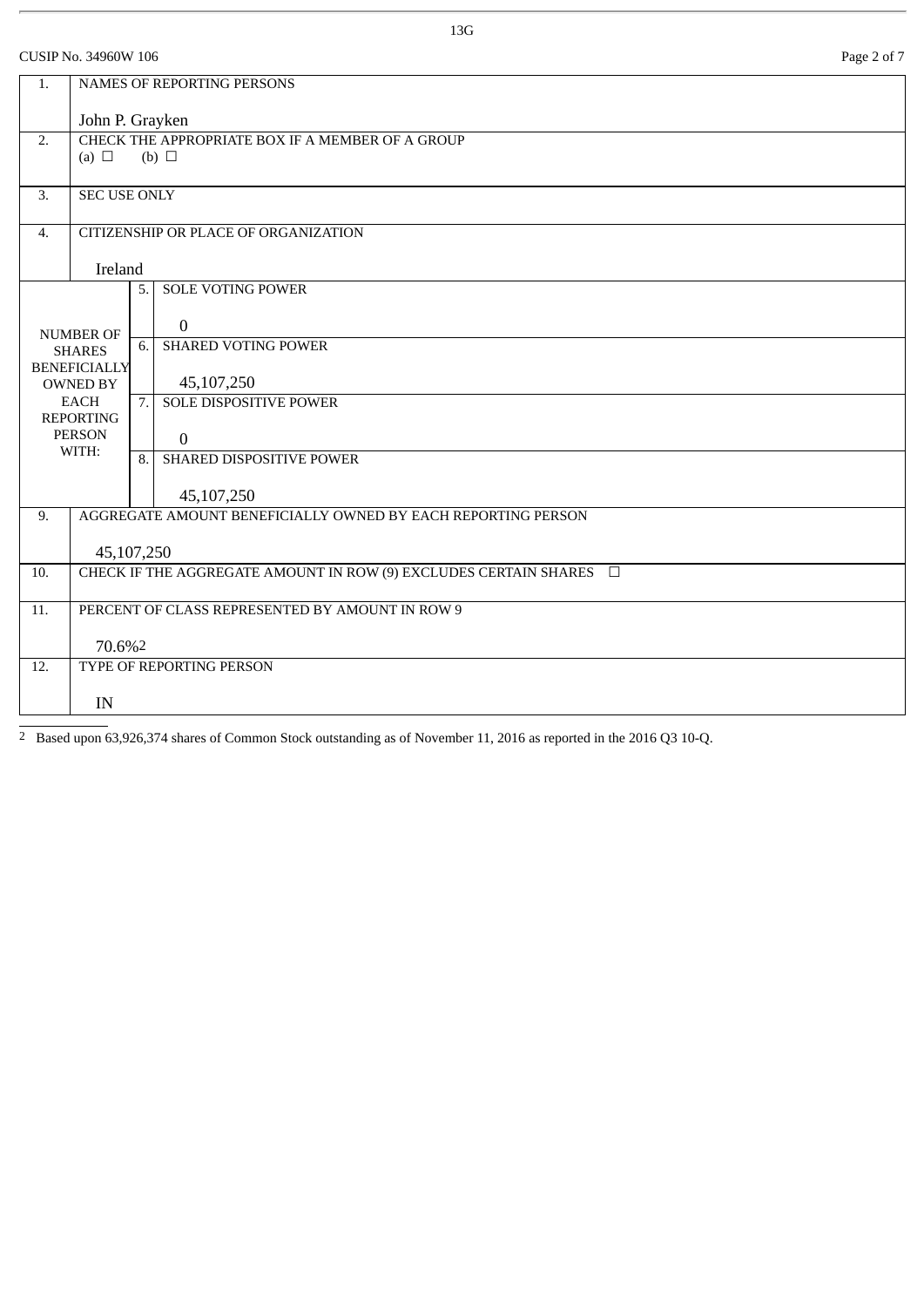|               | CUSIP No. 34960W 106                                                                                                   |                                                                                                                                                                  | Page 3 of 7 |  |  |  |
|---------------|------------------------------------------------------------------------------------------------------------------------|------------------------------------------------------------------------------------------------------------------------------------------------------------------|-------------|--|--|--|
| Item $1(a)$ . |                                                                                                                        | <b>Name of Issuer:</b>                                                                                                                                           |             |  |  |  |
|               |                                                                                                                        | Forterra, Inc. a Delaware corporation ("Issuer")                                                                                                                 |             |  |  |  |
| Item $1(b)$ . |                                                                                                                        | <b>Address of Issuer's Principal Executive Offices:</b>                                                                                                          |             |  |  |  |
|               |                                                                                                                        | 511 East John Carpenter Freeway, 6th Floor, Irving, TX 75062                                                                                                     |             |  |  |  |
| Item $2(a)$ . |                                                                                                                        | <b>Name of Person Filing:</b>                                                                                                                                    |             |  |  |  |
|               |                                                                                                                        | This Schedule 13G is filed jointly by:                                                                                                                           |             |  |  |  |
|               |                                                                                                                        | (1) Forterra US Holdings, LLC ("Holdings")                                                                                                                       |             |  |  |  |
|               |                                                                                                                        | (2) Mr. John P. Grayken                                                                                                                                          |             |  |  |  |
| Item $2(b)$ . | <b>Address of Principal Business Office or, if None, Residence:</b>                                                    |                                                                                                                                                                  |             |  |  |  |
|               |                                                                                                                        | (1) The principal business address of Holdings is 2711 North Haskell Avenue, Suite 1700, Dallas, Texas 75204.                                                    |             |  |  |  |
|               |                                                                                                                        | (2) The principal business address of Mr. John P. Grayken is 2711 North Haskell Avenue, Suite 1700, Dallas, Texas 75204.                                         |             |  |  |  |
| Item $2(c)$ . |                                                                                                                        | Citizenship:                                                                                                                                                     |             |  |  |  |
|               | (1) Holdings is a Delaware limited liability company.                                                                  |                                                                                                                                                                  |             |  |  |  |
|               | (2) Mr. John P. Grayken is an Irish citizen.                                                                           |                                                                                                                                                                  |             |  |  |  |
| Item $2(d)$ . |                                                                                                                        | <b>Title of Class of Securities:</b>                                                                                                                             |             |  |  |  |
|               |                                                                                                                        | Common Stock, par value \$0.001 ("Common Stock") of the Issuer                                                                                                   |             |  |  |  |
| Item $2(e)$ . |                                                                                                                        | <b>CUSIP Number:</b>                                                                                                                                             |             |  |  |  |
|               |                                                                                                                        | 34960W 106                                                                                                                                                       |             |  |  |  |
| Item 3.       | If this statement is filed pursuant to $\S$ 240.13d-1(b) or 240.13d-2(b) or (c), check whether the person filing is a: |                                                                                                                                                                  |             |  |  |  |
|               | (a)                                                                                                                    | Broker or dealer registered under section 15 of the Act (15 U.S.C. 780).                                                                                         |             |  |  |  |
|               | (b)                                                                                                                    | Bank as defined in section 3(a)(6) of the Act (15 U.S.C. 78c).                                                                                                   |             |  |  |  |
|               | (c)                                                                                                                    | Insurance company as defined in section 3(a)(19) of the Act (15 U.S.C. 78c).                                                                                     |             |  |  |  |
|               | (d)                                                                                                                    | Investment company registered under section 8 of the Investment Company Act of 1940 (15 U.S.C. 80a-8).                                                           |             |  |  |  |
|               | (e)                                                                                                                    | An investment adviser in accordance with §240.13d-1(b)(1)(ii)(E).                                                                                                |             |  |  |  |
|               | (f)                                                                                                                    | An employee benefit plan or endowment fund in accordance with $\S 240.13d-1(b)(1)(ii)(F)$ .                                                                      |             |  |  |  |
|               | (g)                                                                                                                    | A parent holding company or control person in accordance with § 240.13d-1(b)(1)(ii)(G).                                                                          |             |  |  |  |
|               | (h)                                                                                                                    | A savings associations as defined in Section 3(b) of the Federal Deposit Insurance Act (12 U.S.C. 1813).                                                         |             |  |  |  |
|               | (i)                                                                                                                    | A church plan that is excluded from the definition of an investment company under section $3(c)(14)$ of the Investment Company Act<br>of 1940 (15 U.S.C. 80a-3). |             |  |  |  |
|               | (j)                                                                                                                    | A non-U.S. institution in accordance with §240.13d-1(b)(1)(ii)(J).                                                                                               |             |  |  |  |
|               | (k)                                                                                                                    | Group, in accordance with $\S240.13d-1(b)(1)(ii)(K)$ .                                                                                                           |             |  |  |  |
|               |                                                                                                                        |                                                                                                                                                                  |             |  |  |  |

Not applicable.

13G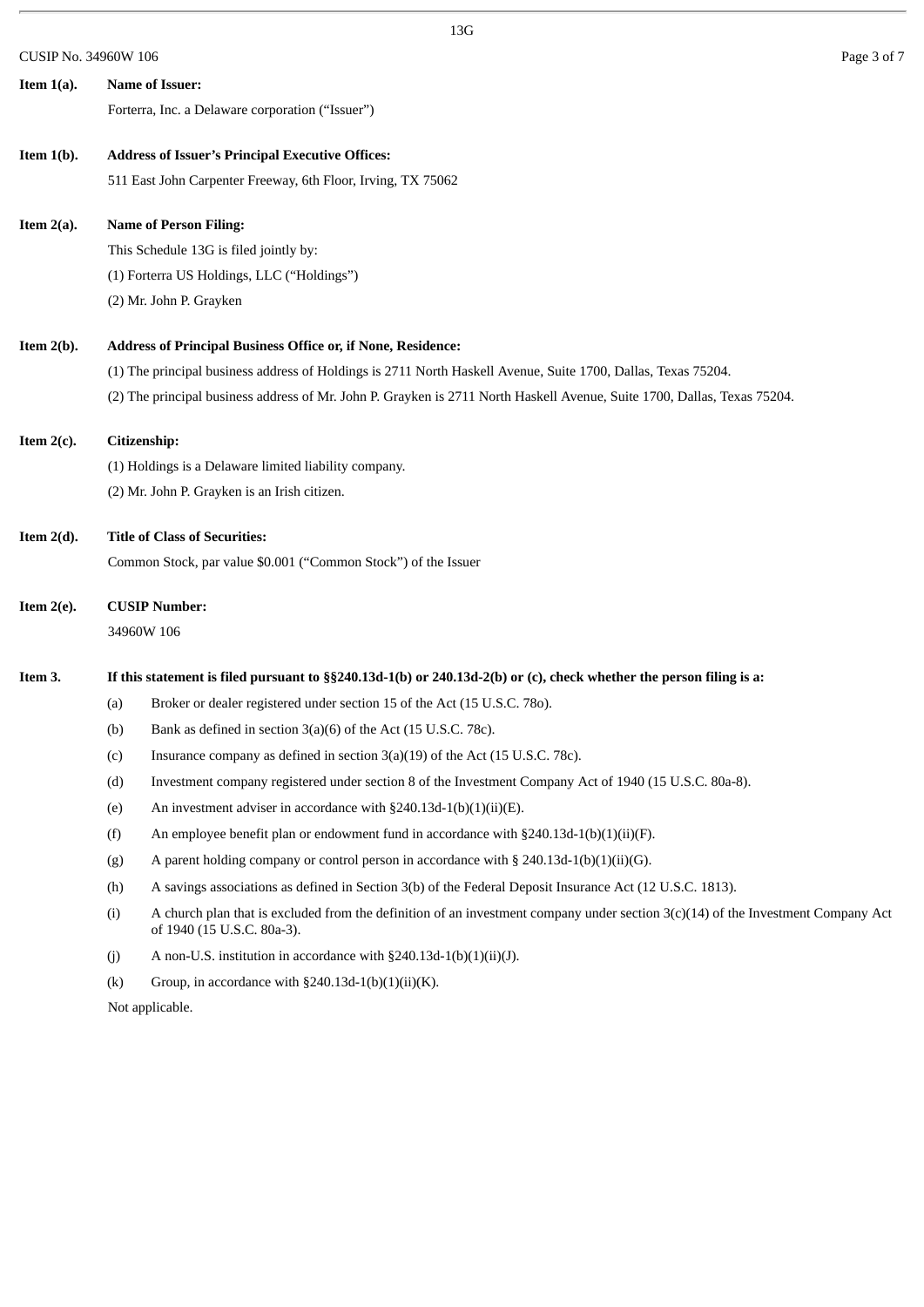#### **Item 4. Ownership.**

The 45,107,250 shares of Common Stock reported on this Schedule 13G are held directly by Holdings. Mr. John P. Grayken controls and is the sole shareholder of Lone Star Management Co. IX, Ltd., a Bermuda exempted limited company ("Management"), which controls and is the general partner of Lone Star Partners IX, L.P., a Bermuda limited partnership ("Partners"), which controls and is the general partner of Lone Star Fund IX (U.S.), L.P., a Delaware limited partnership ("Fund"), which controls LSF9 Stardust GP, LLC, a Delaware limited liability company ("Stardust GP"), which controls and is the general partner of LSF9 Stardust Holdings, L.P., a Bermuda limited partnership ("Stardust Holdings"), which owns Holdings. For purposes of this Schedule 13G, the "Lone Star Entities" collectively refers to Holdings, Stardust Holdings, Stardust GP, Fund, Partners and Management.

Mr. John P. Grayken, who in various capacities is related to the Lone Star Entities, including as sole shareholder of Management, may be deemed to share beneficial ownership of the Common Stock owned by Holdings.

(a) Amount beneficially owned:

Holdings is the beneficial owner of 45,107,250 shares of Common Stock; and

Mr. John P. Grayken is the beneficial owner of 45,107,250 shares of Common Stock.

(b) Percent of class:3

Holdings is the beneficial owner of 70.6% of the outstanding shares of Common Stock; and

Mr. John P. Grayken is the beneficial owner of 70.6% of the outstanding shares of Common Stock.

- (c) Number of shares as to which the person has:
	- (i) Sole power to vote or to direct the vote:

Holdings has the sole power to vote or to direct the vote over 0 shares of Common Stock; and

Mr. John P. Grayken has the sole power to vote or to direct the vote over 0 shares of Common Stock.

(ii) Shared power to vote or to direct the vote:

Holdings has the shared power to vote or to direct the vote over 45,107,250 shares of Common Stock; and

Mr. John P. Grayken has the shared power to vote or to direct the vote over 45,107,250 shares of Common Stock.

(iii) Sole power to dispose or to direct the disposition of:

Holdings has the sole power to dispose or to direct the disposition of 0 shares of Common Stock; and

Mr. John P. Grayken has the sole power to dispose or to direct the disposition of 0 shares of Common Stock.

3 Based upon 63,926,374 shares of Common Stock outstanding as of November 11, 2016 as reported in the Issuer's Quarterly Report on Form 10-Q for the quarter ended September 30, 2016 and filed with the SEC on November 15, 2016.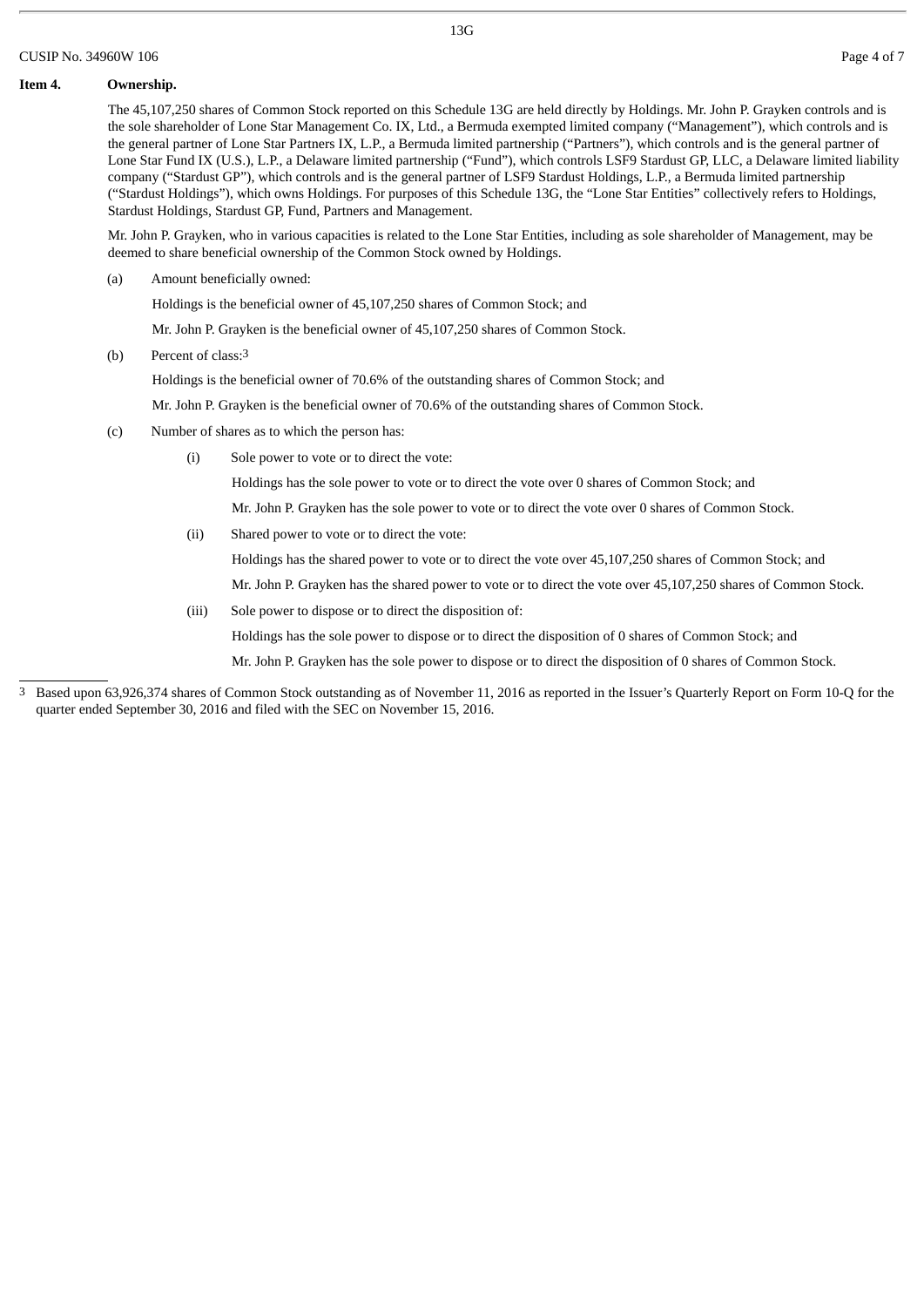| CUSIP No. 34960W 106 |                                                                                                                                                       | Page 5 of 7                                                                                                                                                                                                                                          |  |  |  |
|----------------------|-------------------------------------------------------------------------------------------------------------------------------------------------------|------------------------------------------------------------------------------------------------------------------------------------------------------------------------------------------------------------------------------------------------------|--|--|--|
|                      | (iv)                                                                                                                                                  | Shared power to dispose or to direct the disposition of:                                                                                                                                                                                             |  |  |  |
|                      |                                                                                                                                                       | Holdings has the shared power to dispose or to direct the disposition of 45,107,250 shares of Common Stock; and                                                                                                                                      |  |  |  |
|                      |                                                                                                                                                       | Mr. John P. Grayken has the shared power to dispose or to direct the disposition of 45,107,250 shares of Common<br>Stock.                                                                                                                            |  |  |  |
| Item 5.              | Ownership of Five Percent or Less of a Class.                                                                                                         |                                                                                                                                                                                                                                                      |  |  |  |
|                      | Not applicable.                                                                                                                                       |                                                                                                                                                                                                                                                      |  |  |  |
| Item 6.              |                                                                                                                                                       | Ownership of More Than Five Percent on Behalf of Another Person.                                                                                                                                                                                     |  |  |  |
|                      |                                                                                                                                                       | The right to receive dividends in respect of, or the proceeds from the sale of, the 45,107,250 shares of Common Stock held of record by<br>Holdings is governed by the certificate of formation and limited liability company agreement of Holdings. |  |  |  |
| Item 7.              | Identification and Classification of the Subsidiary Which Acquired the Security Being Reported on by the Parent Holding Company<br>or Control Person. |                                                                                                                                                                                                                                                      |  |  |  |
|                      | Not applicable.                                                                                                                                       |                                                                                                                                                                                                                                                      |  |  |  |
| Item 8.              | <b>Identification and Classification of Members of the Group.</b>                                                                                     |                                                                                                                                                                                                                                                      |  |  |  |
|                      | Not applicable.                                                                                                                                       |                                                                                                                                                                                                                                                      |  |  |  |
| Item 9.              | <b>Notice of Dissolution of Group.</b>                                                                                                                |                                                                                                                                                                                                                                                      |  |  |  |
|                      | Not applicable.                                                                                                                                       |                                                                                                                                                                                                                                                      |  |  |  |
| Item 10.             | <b>Certifications.</b>                                                                                                                                |                                                                                                                                                                                                                                                      |  |  |  |

13G

Not applicable.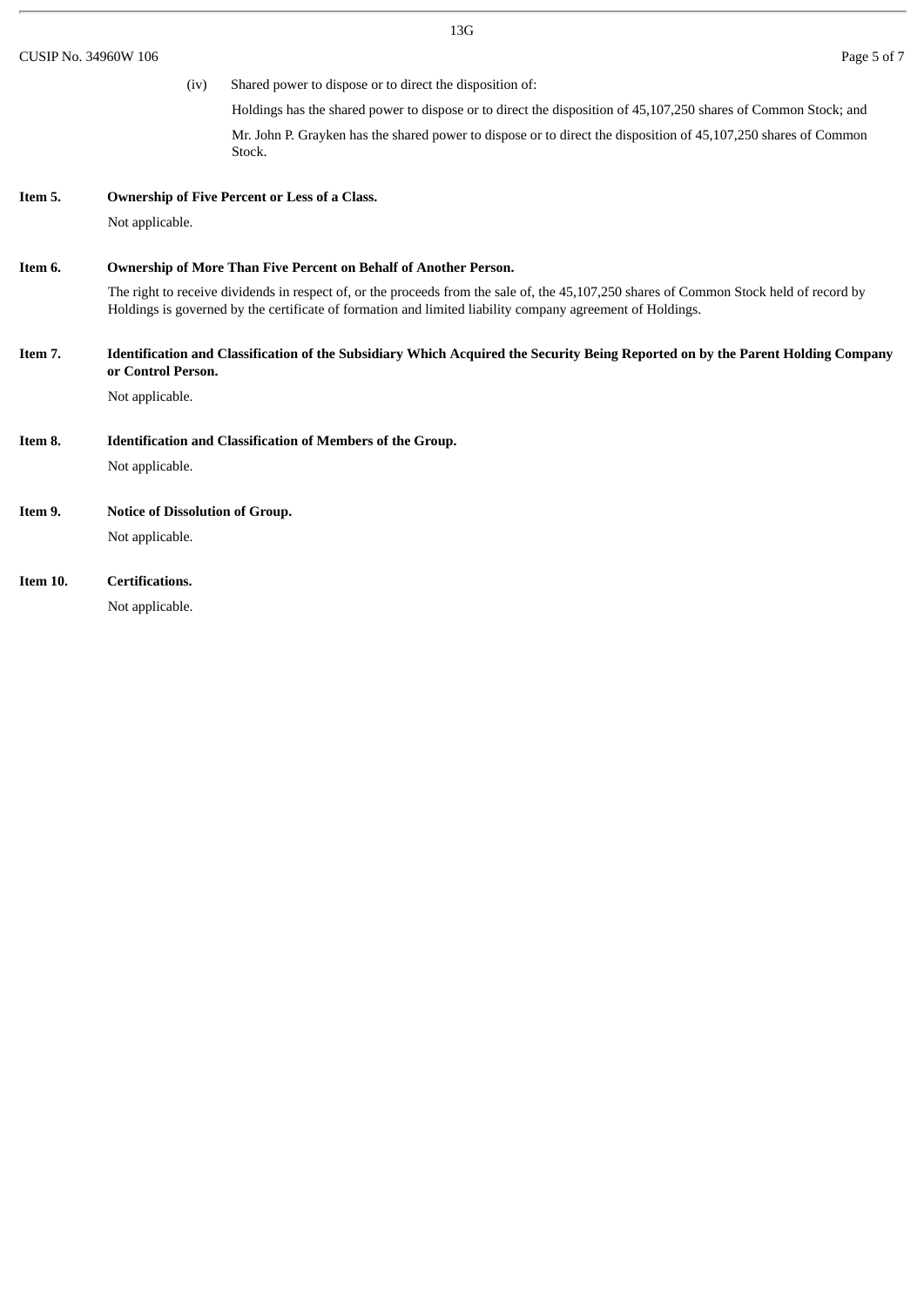13G

## **SIGNATURE**

After reasonable inquiry and to the best of my knowledge and belief, each of the undersigned certifies that the information set forth in this statement is true, complete and correct.

### FORTERRA US HOLDINGS, LLC

By: /s/ Kyle Volluz February 8, 2017

Name: Kyle Volluz Title: President

# JOHN P. GRAYKEN

By: /s/ William D. Young February 8, 2017

Name: William D. Young<br>Title: Attorney-in-Fact fo Attorney-in-Fact for John P. Grayken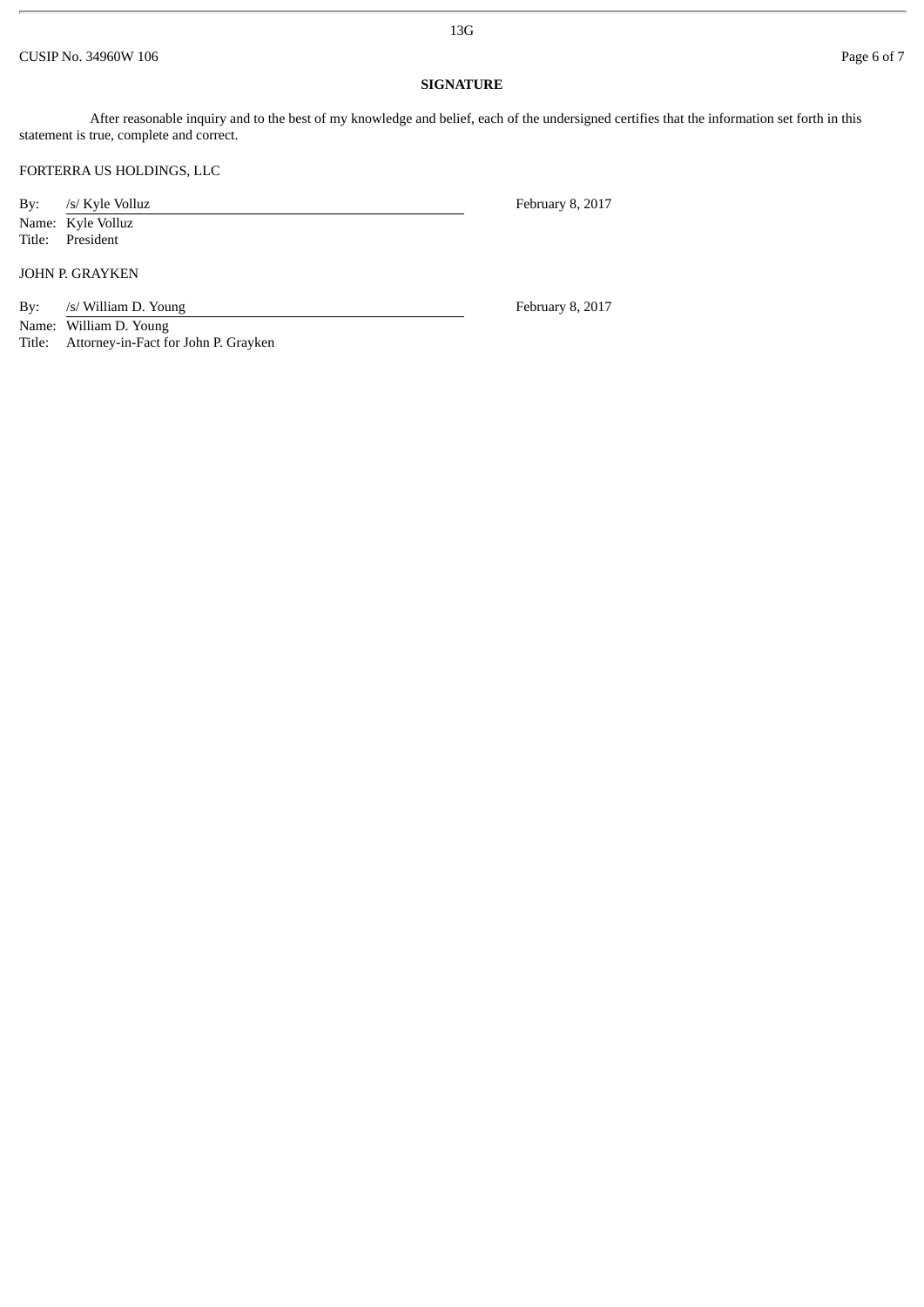| CUSIP No. 34960W 106      |                                                                                                     |  |
|---------------------------|-----------------------------------------------------------------------------------------------------|--|
| <b>Exhibit</b><br>$N_0$ . | <b>Description</b>                                                                                  |  |
| 24.1                      | Power-of-Attorney granted by John P. Grayken in favor of William D. Young, dated September 7, 2016. |  |
| 99.1                      | Joint Filing Agreement, dated February 8, 2017.                                                     |  |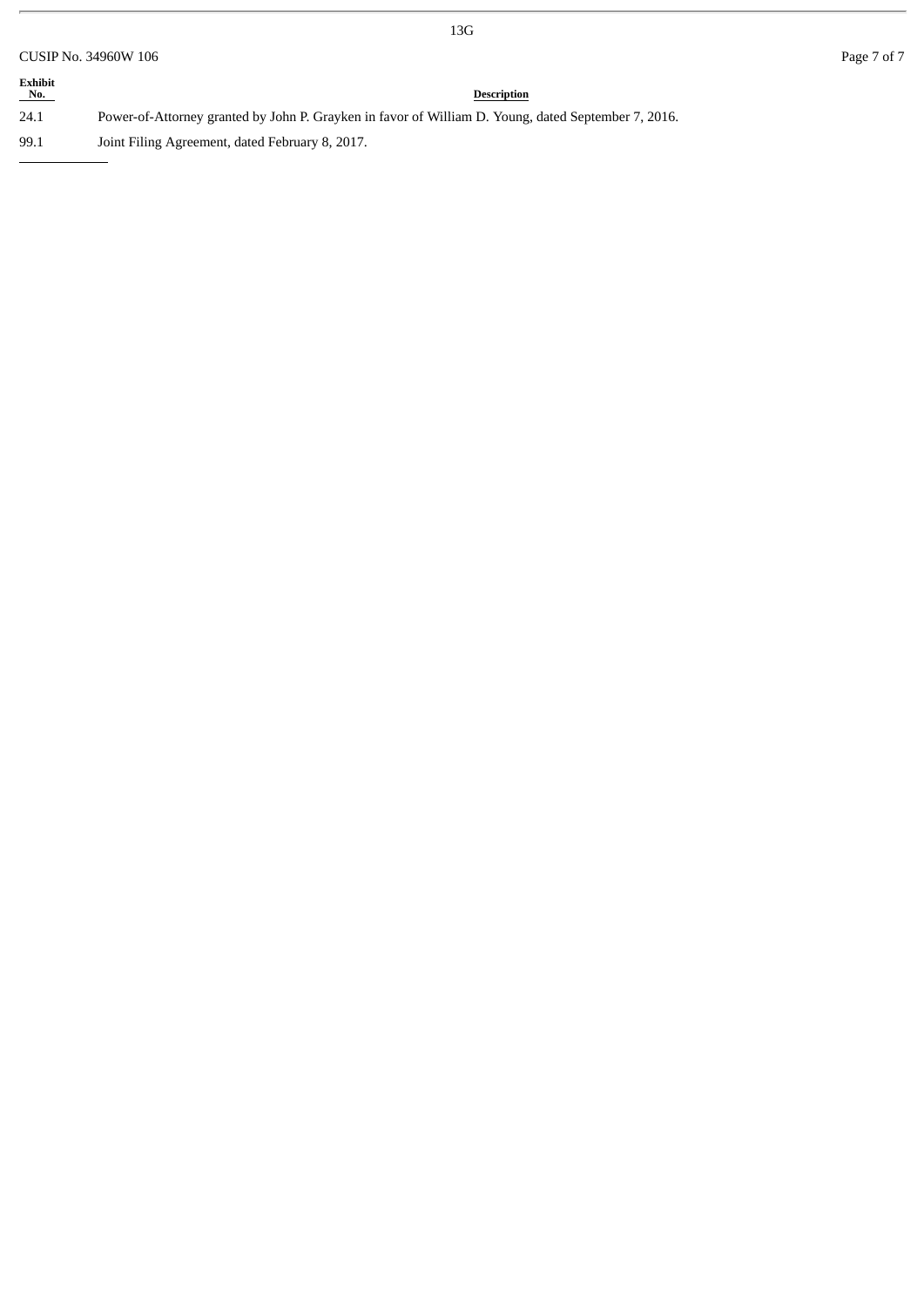#### POWER OF ATTORNEY

Know all by these presents, that the undersigned hereby constitutes and appoints William D. Young with full power of substitution, the undersigned's true and lawful attorney-in-fact to:

- (1) prepare, execute in the undersigned's name and on the undersigned's behalf, and submit to the U.S. Securities and Exchange Commission (the "SEC") a Form ID, including amendments thereto, and any other documents necessary or appropriate to obtain codes and passwords enabling the undersigned to make electronic filings with the SEC of reports required by Section 16(a) of the Securities Exchange Act of 1934, as amended (the "Exchange Act") or any rule or regulation of the SEC;
- (2) execute for and on behalf of the undersigned, in the undersigned's capacity as a beneficial owner of more than 10% of the capital stock of Forterra, Inc. (the "Company"), Forms 3, 4, and 5 in accordance with Section 16(a) of the Exchange Act and the rules thereunder and Schedules 13D and 13G in accordance with Section 13 of the Exchange Act and the rules thereunder;
- (3) do and perform any and all acts for and on behalf of the undersigned which may be necessary or desirable to complete and execute any such Form 3, 4, or 5 or Schedules 13D or 13G, complete and execute any amendment or amendments thereto, and timely file such form with the SEC and any stock exchange or similar authority; and
- (4) take any other action of any type whatsoever in connection with the foregoing which, in the opinion of such attorney-in-fact, may be of benefit to, in the best interest of, or legally required by, the undersigned, it being understood that the documents executed by such attorney-in-fact on behalf of the undersigned pursuant to this Power of Attorney shall be in such form and shall contain such terms and conditions as such attorney-in-fact may approve in such attorney-in-fact's discretion.

The undersigned hereby grants to such attorney-in-fact full power and authority to do and perform any and every act and thing whatsoever requisite, necessary, or proper to be done in the exercise of any of the rights and powers herein granted, as fully to all intents and purposes as the undersigned might or could do if personally present, with full power of substitution or revocation, hereby ratifying and confirming all that such attorney-in-fact, or such attorney-infact's substitute or substitutes, shall lawfully do or cause to be done by virtue of this power of attorney and the rights and powers herein granted. The undersigned acknowledges that the foregoing attorney-in-fact, in serving in such capacity at the request of the undersigned, is not assuming, nor is the Company assuming, any of the undersigned's responsibilities to comply with Sections 13 and 16 of the Exchange Act.

This Power of Attorney shall remain in full force and effect until the undersigned is no longer required to file Forms 3, 4, and 5 with respect to the undersigned's holdings of and transactions in securities issued by the Company, unless earlier revoked by the undersigned in a signed writing delivered to the foregoing attorney-in-fact.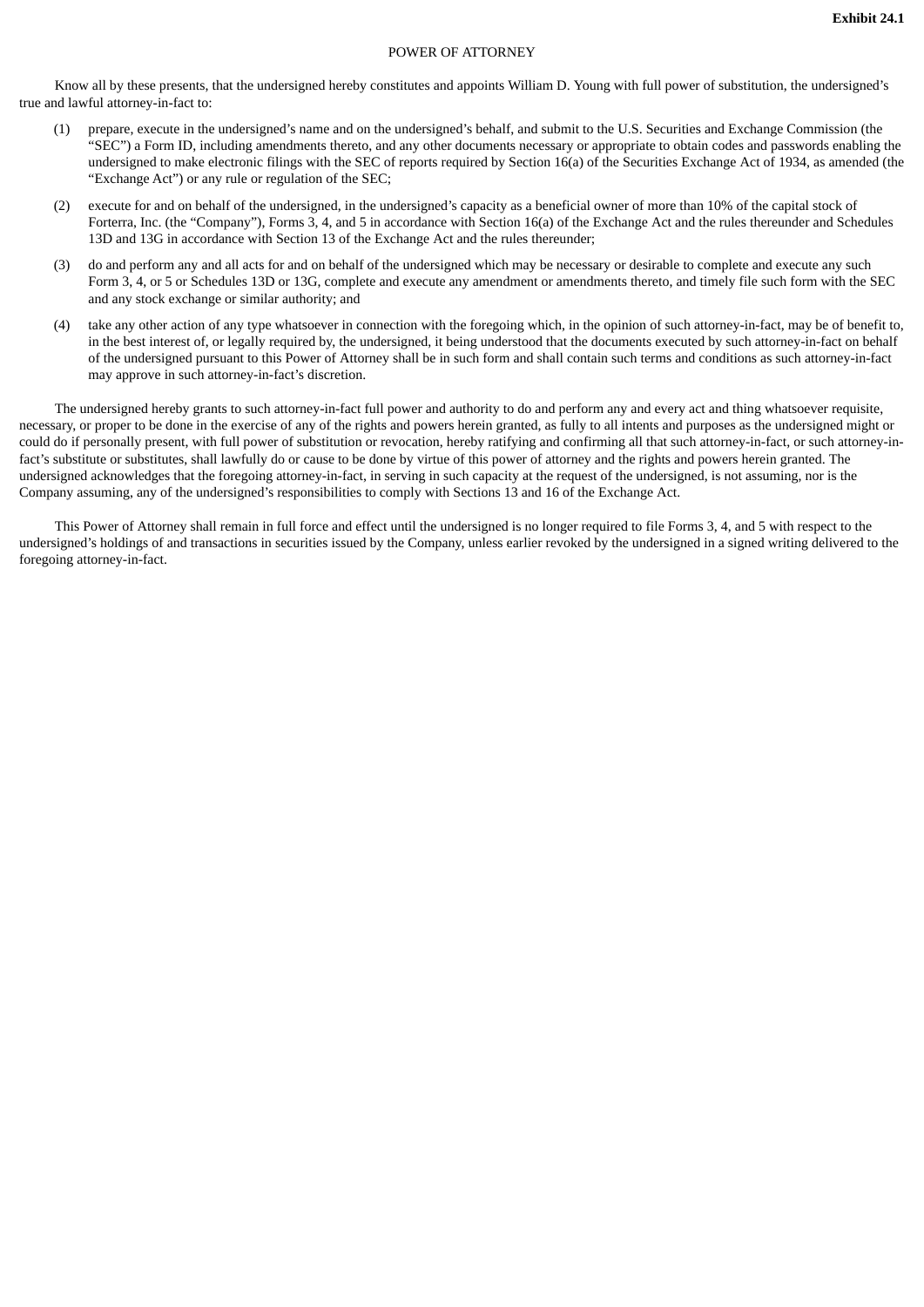IN WITNESS WHEREOF, the undersigned has caused this Power of Attorney to be executed as of this 7th day of September 2016.

/s/ John P. Grayken **Signature** 

John P. Grayken Print Name